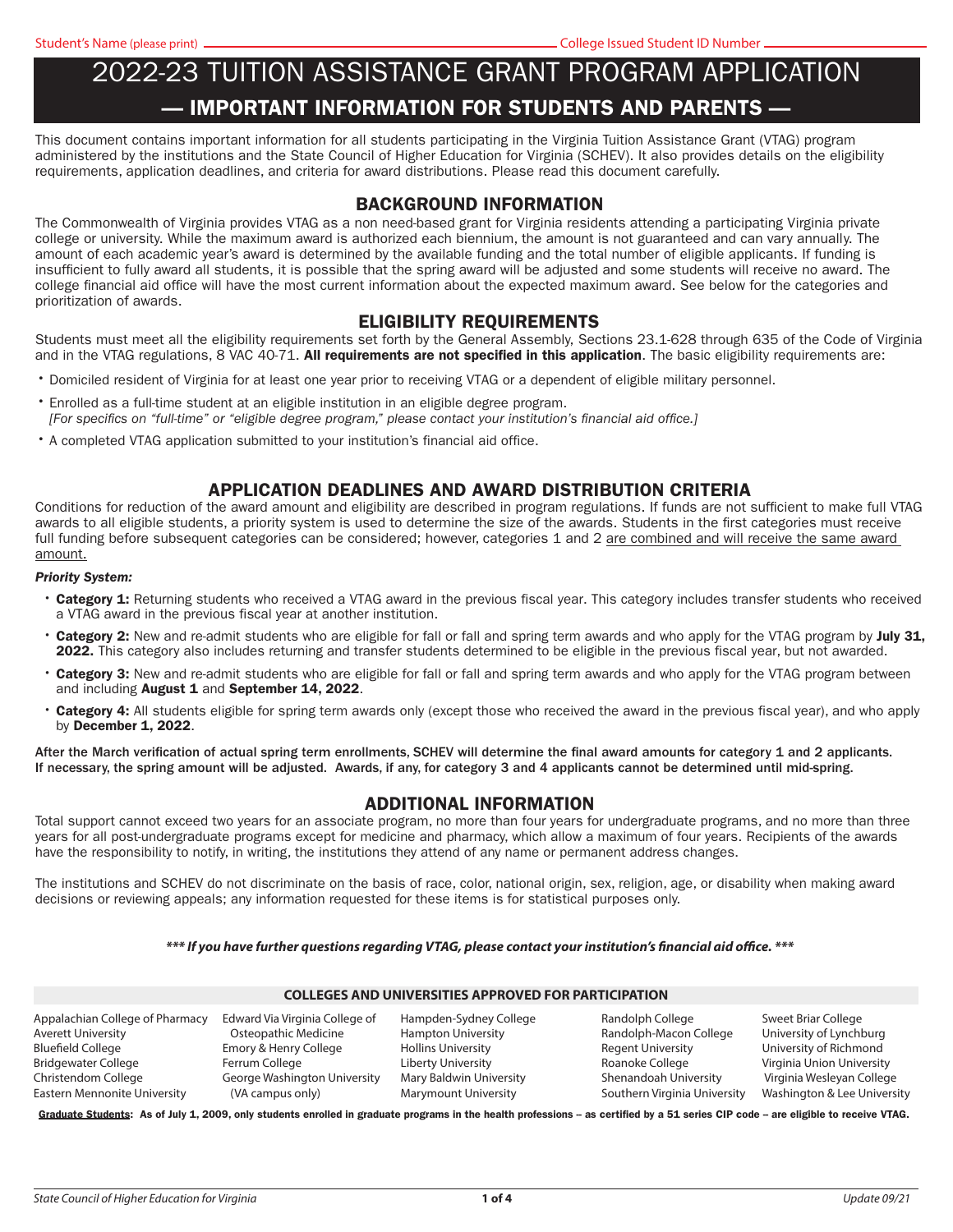

# Priority Application Deadline: July 31, 2022

# Print and submit the completed VTAG application to your institution's financial aid office.

SECTION A: Student Information

Please type or print in ink. Be sure to read all directions carefully. THE PROCESSING OF YOUR APPLICATION WILL BE DELAYED UNLESS ALL PAGES ARE COMPLETED, AND THE APPLICATION IS SIGNED AND DATED.

|                      | <b>1.</b> Name: 2008 <b>1. 2008 1. 2008 1. 2008 1. 2008 1. 2008 1. 2008 1. 2008 1. 2008 1. 2008 1. 2008 1. 2008 1. 2008 1. 2008 1. 2008 1. 2008 1. 2008 1. 2008 1. 2008 1. 2008 1. 2008 1. 2008 1. 2008 1. 2008 1. 2008 1. 2008 1. 20</b> |                                                                                                                       |                                            |                                                                                                         |                                                        |                          |
|----------------------|-------------------------------------------------------------------------------------------------------------------------------------------------------------------------------------------------------------------------------------------|-----------------------------------------------------------------------------------------------------------------------|--------------------------------------------|---------------------------------------------------------------------------------------------------------|--------------------------------------------------------|--------------------------|
| Last                 |                                                                                                                                                                                                                                           |                                                                                                                       | First                                      |                                                                                                         |                                                        | Middle Initial           |
|                      | <b>2.</b> Social Security Number: XXX - XX - ____ ___ ___ ___ ____                                                                                                                                                                        |                                                                                                                       |                                            |                                                                                                         | <b>3.</b> Date of Birth: $\frac{1}{2}$ / $\frac{1}{2}$ |                          |
|                      |                                                                                                                                                                                                                                           |                                                                                                                       |                                            |                                                                                                         |                                                        |                          |
| [ NO P.O. BOX ]      | Street                                                                                                                                                                                                                                    |                                                                                                                       | City                                       |                                                                                                         | State                                                  | ZIP code                 |
| From (MM/DD/YY)      | 7. Where have you lived in the last two years? List current address first. Dates must be included.<br>To (MM/DD/YY)                                                                                                                       | Street                                                                                                                |                                            | City                                                                                                    |                                                        | State ZIP code           |
| $a.$ ___ / ___ / ___ | to today                                                                                                                                                                                                                                  | <u> 1989 - Johann John Stone, market fransk konge og det ble store og det ble store og det ble store og det ble s</u> |                                            |                                                                                                         |                                                        |                          |
|                      |                                                                                                                                                                                                                                           |                                                                                                                       |                                            | $\frac{1}{\sqrt{2\pi}}\left(\frac{1}{\sqrt{2\pi}}\right)^{1/2}\left(\frac{1}{\sqrt{2\pi}}\right)^{1/2}$ |                                                        |                          |
|                      |                                                                                                                                                                                                                                           |                                                                                                                       |                                            | <b>Committee</b>                                                                                        |                                                        |                          |
|                      | 8. Are you a United States Citizen or Permanent Resident?                                                                                                                                                                                 |                                                                                                                       |                                            |                                                                                                         | $\Box$ Yes                                             | $\Box$ No                |
|                      | If "No," attach a copy of your INS documentation to this application, indicating your classification and expiration date.                                                                                                                 |                                                                                                                       |                                            |                                                                                                         |                                                        |                          |
|                      | <b>9.</b> If you are male, have you complied with the U.S. Selective Service registration requirement?                                                                                                                                    |                                                                                                                       |                                            |                                                                                                         | Yes<br>Female                                          | $\Box$ No                |
| 10.                  | Have you received a VTAG award before?                                                                                                                                                                                                    |                                                                                                                       |                                            |                                                                                                         | Yes                                                    | $\square$ No             |
|                      |                                                                                                                                                                                                                                           |                                                                                                                       |                                            |                                                                                                         |                                                        |                          |
|                      |                                                                                                                                                                                                                                           |                                                                                                                       |                                            |                                                                                                         |                                                        |                          |
| 11.                  | By August 2022, will you have earned a baccalaureate degree (i.e., B.A., B.S., etc)?                                                                                                                                                      |                                                                                                                       |                                            |                                                                                                         | ∥ Yes                                                  | $\Box$ No                |
| 12.                  | By August 2022, will you have earned a post-baccalaureate degree (i.e., M.A., J.D., etc)?                                                                                                                                                 |                                                                                                                       |                                            |                                                                                                         | ∐ Yes                                                  | $\Box$ No                |
|                      | <b>13 A.</b> What will be your level of study during the 2022-23 academic year? (Check only one)                                                                                                                                          |                                                                                                                       |                                            |                                                                                                         |                                                        |                          |
| $\Box$ Undergraduate |                                                                                                                                                                                                                                           | $\Box$ Graduate (health professions)                                                                                  | $\Box$ Medicine (not pre-med) and Pharmacy |                                                                                                         |                                                        |                          |
|                      | <b>B.</b> Will this be your first term at this level?                                                                                                                                                                                     |                                                                                                                       |                                            |                                                                                                         | ∐ Yes                                                  | $\Box$ No                |
|                      | 14. Did your parents/legal guardian provide 50% or more of your financial support or claim you as<br>a tax dependent during the past year?                                                                                                |                                                                                                                       |                                            |                                                                                                         | I⊟ Yes                                                 | $\Box$ No                |
|                      | 15 A. Do you wish to claim eligibility for VTAG based on your spouse's domicile?                                                                                                                                                          |                                                                                                                       |                                            |                                                                                                         | $\Box$ Yes                                             | $\Box$ No<br>Not Married |
|                      | <b>B.</b> If "Yes," does your spouse provide over 50% of your financial support?                                                                                                                                                          |                                                                                                                       |                                            |                                                                                                         | Yes                                                    | $\Box$ No                |
|                      | <b>16.</b> Do any of the following characteristics apply to you? (Place a check mark beside all that apply)                                                                                                                               |                                                                                                                       |                                            |                                                                                                         |                                                        |                          |
|                      | Age 24 or older as of the first day of the term in which you plan to enroll                                                                                                                                                               |                                                                                                                       |                                            |                                                                                                         | Have legal dependents other than spouse                |                          |
|                      | Veteran or active-duty member of the U.S. Armed Forces                                                                                                                                                                                    |                                                                                                                       |                                            |                                                                                                         | Post-baccalaureate student                             |                          |
|                      | Ward of the court or was a ward of the court until age 18                                                                                                                                                                                 |                                                                                                                       |                                            | legal guardians                                                                                         | Both parents are deceased, no adoptive or              |                          |

# Completed Applications Should Be Submitted To Your Institution's Financial Aid Office.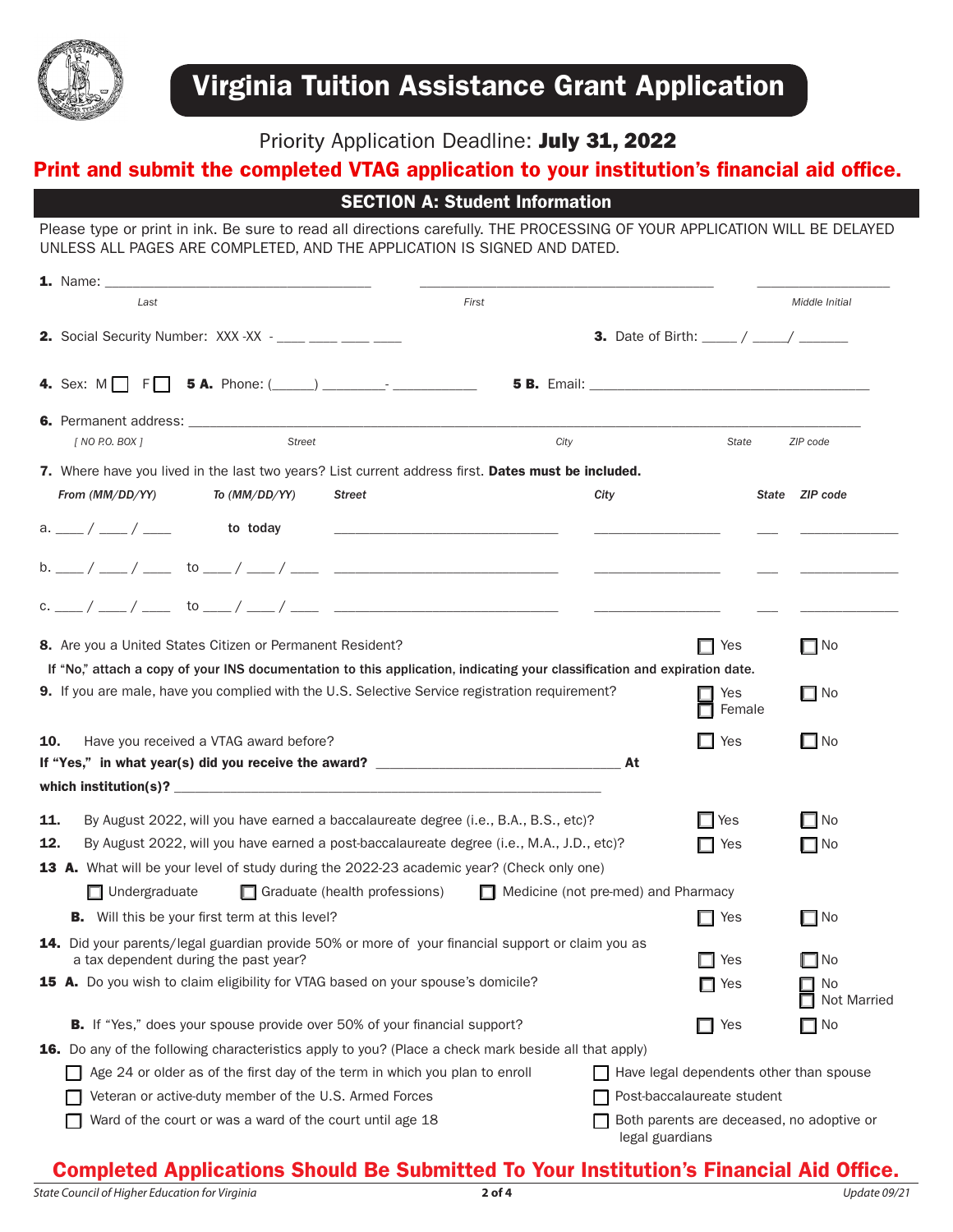### SECTION B: Domicile Information

If you did not check any of the characteristics in Question 16, or if you answered "Yes" to Question 15 B, complete both the "Student" (unboxed) and "Parent/Legal Guardian/Spouse" (boxed) areas in Sections B, C, and E. In response to Question 17, indicate whether you are providing your parent, legal guardian, or spouse's information in the boxed sections.

If you did check any of the characteristics in Question 16, complete only the "Student" (unboxed) areas of this application.

**IMPORTANT:** If you complete the portion of this application that is boxed with parental information, answer the questions based on the parent/legal guardian from whom you received the most fnancial support. You may also choose to provide information about a spouse. That person also must sign and date this application.

| 17. You are completing the boxed areas for your: (Check only one) Father T Mother                                                                                                                                | Legal Guardian                                                  | $\square$ Spouse                                                     |  |  |  |
|------------------------------------------------------------------------------------------------------------------------------------------------------------------------------------------------------------------|-----------------------------------------------------------------|----------------------------------------------------------------------|--|--|--|
| For questions 18 - 22, you must answer question "B" if your response to question "A" is "No."                                                                                                                    |                                                                 |                                                                      |  |  |  |
|                                                                                                                                                                                                                  | <b>Student</b>                                                  | Parent/Legal Guardian/<br>Spouse                                     |  |  |  |
| 18 A. Have you been employed in Virginia in the past year?                                                                                                                                                       | $\Box$ No<br>Yes                                                | $\Box$ Yes<br>$\Box$ No                                              |  |  |  |
| B. If "No," were you employed in:                                                                                                                                                                                | Another State                                                   | $\square$ Another State<br>□Not Employed                             |  |  |  |
| C. If you answered "Not Employed" under "Student," what are your<br>source(s) of financial support?                                                                                                              | Not Employed                                                    |                                                                      |  |  |  |
| 19 A. Will (or did) you file a 2021 Virginia full- or part-year resident income                                                                                                                                  |                                                                 |                                                                      |  |  |  |
| tax form?<br><b>B.</b> If "No," were taxes paid to:                                                                                                                                                              | $\Box$ Yes<br>$\Box$ No<br><b>Another State</b><br>Did Not File | $\Box$ Yes<br>$\Box$ No<br>$\Box$ Another State<br>Did Not File      |  |  |  |
| 20 A. Are you a registered voter in Virginia?<br>B. If "No," are you registered to vote in:                                                                                                                      | $\Box$ No<br>$\Box$ Yes<br>Another State<br>Not Registered      | $\Box$ No<br>l l Yes<br>Another State<br>Not Registered              |  |  |  |
| 21 A. Do you hold a valid Virginia driver's license?<br><b>B.</b> If "No," do you hold a license in:                                                                                                             | $\Box$ No<br>Yes<br>Another State<br>Not Licensed               | $\Box$ No<br>$\Box$ Yes<br>□ Another State<br>□Not Licensed          |  |  |  |
| 22 A. Do you operate a motor vehicle registered in Virginia?<br><b>B.</b> If "No," is it registered in:                                                                                                          | $\Box$ No<br>Yes<br>Another State<br>Do Not Own<br>or Operate   | $\Box$ No<br>Yes<br><b>Another State</b><br>Do Not Own<br>or Operate |  |  |  |
| 23 A. Are you an active-duty member of the U.S. Armed Forces?                                                                                                                                                    | $\Box$ Yes<br>∐ No                                              |                                                                      |  |  |  |
| B. If "Yes," does your military Leave and Earnings Statement (LES) reflect<br>Virginia withholding?                                                                                                              | $\Box$ Yes<br>$\Box$ No                                         |                                                                      |  |  |  |
| Effective date of change to Virginia: ____/ ____/ ____<br>Attach a copy of your most recent LES.                                                                                                                 |                                                                 |                                                                      |  |  |  |
| 24 A. Is your parent/legal guardian/spouse an active-duty member of the U.S. Armed Forces?                                                                                                                       |                                                                 | $\Box$ Yes<br>l⊟ No                                                  |  |  |  |
| B. If "Yes," does his or her military Leave and Earnings Statement (LES) reflect Virginia withholding?<br>Effective date of change to Virginia: ____/ ____/ ____<br>Attach a copy of his or her most recent LES. |                                                                 | $\Box$ Yes<br>$\Box$ No                                              |  |  |  |

# Completed Applications Should Be Submitted To Your Institution's Financial Aid Office.